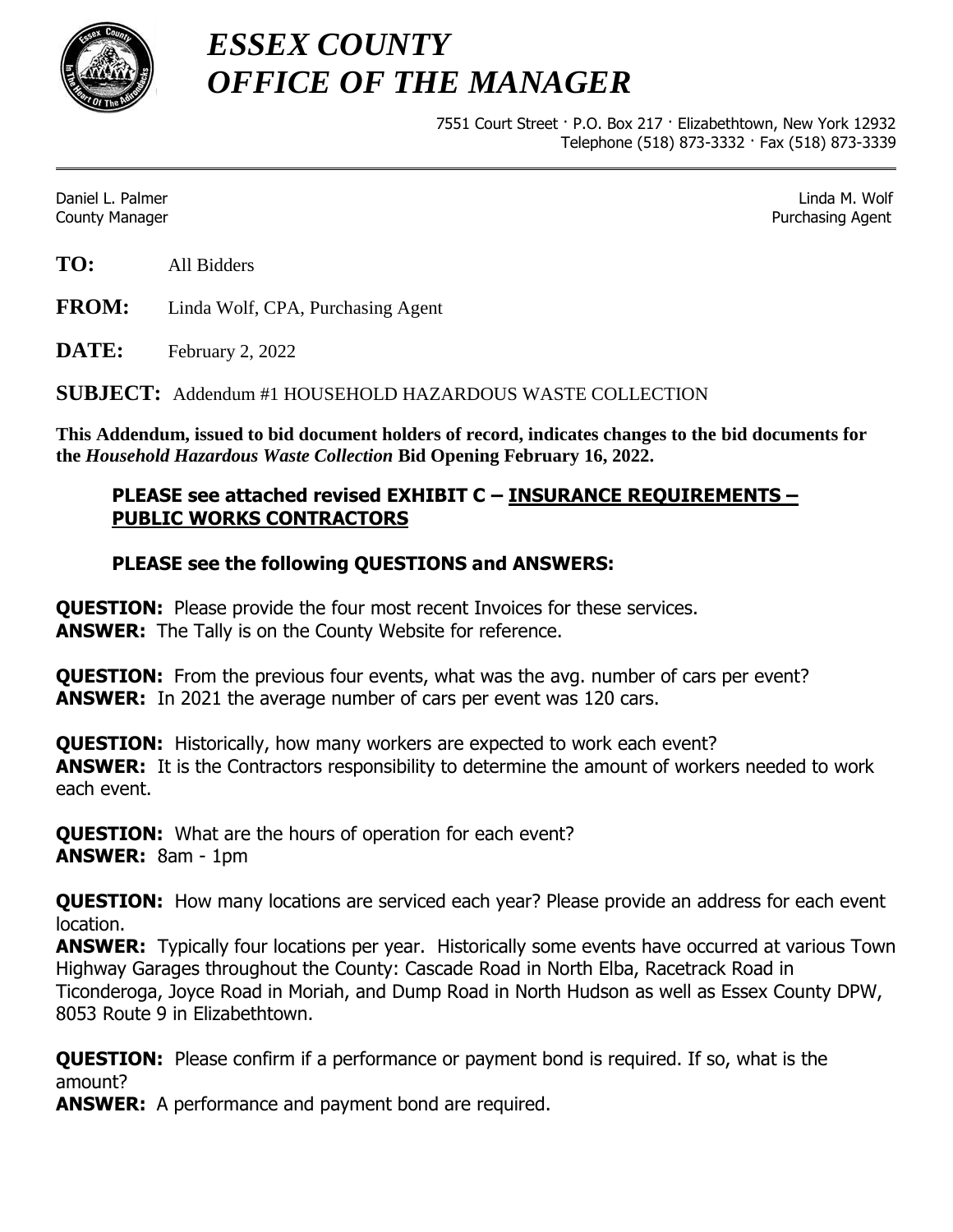**QUESTION:** Please clarify # of units/LB on the Historical Collection Table. What waste streams, if any, are listed by the pound?

**ANSWER:** Previous contractors have not listed any units "by the Pound"

**QUESTION:** On the price table for "propane Tank," does this refer to BBQ propane tanks or all propane cylinders?

**ANSWER:** Previous collections have had propane tanks from the small 16oz camping size to 40# and 100# tanks but most were the 20# barbeque grill size.

**QUESTION:** In the section "NON-Acceptable Waste" Used Oil and Batteries are listed. However, the price table shows a description for Bulk Oil and Batteries. Is the awarded contractor expected to service these items?

**ANSWER:** The last contractor did service bulk oil and batteries, if bidder will not be servicing these items mark appropriately on bid form.

**QUESTION:** Historically, what has been done to fulfill the air monitoring requirement? **ANSWER:** Contractor has determined "means and methods" to be in compliance.

END OF ADDENDUM # 1